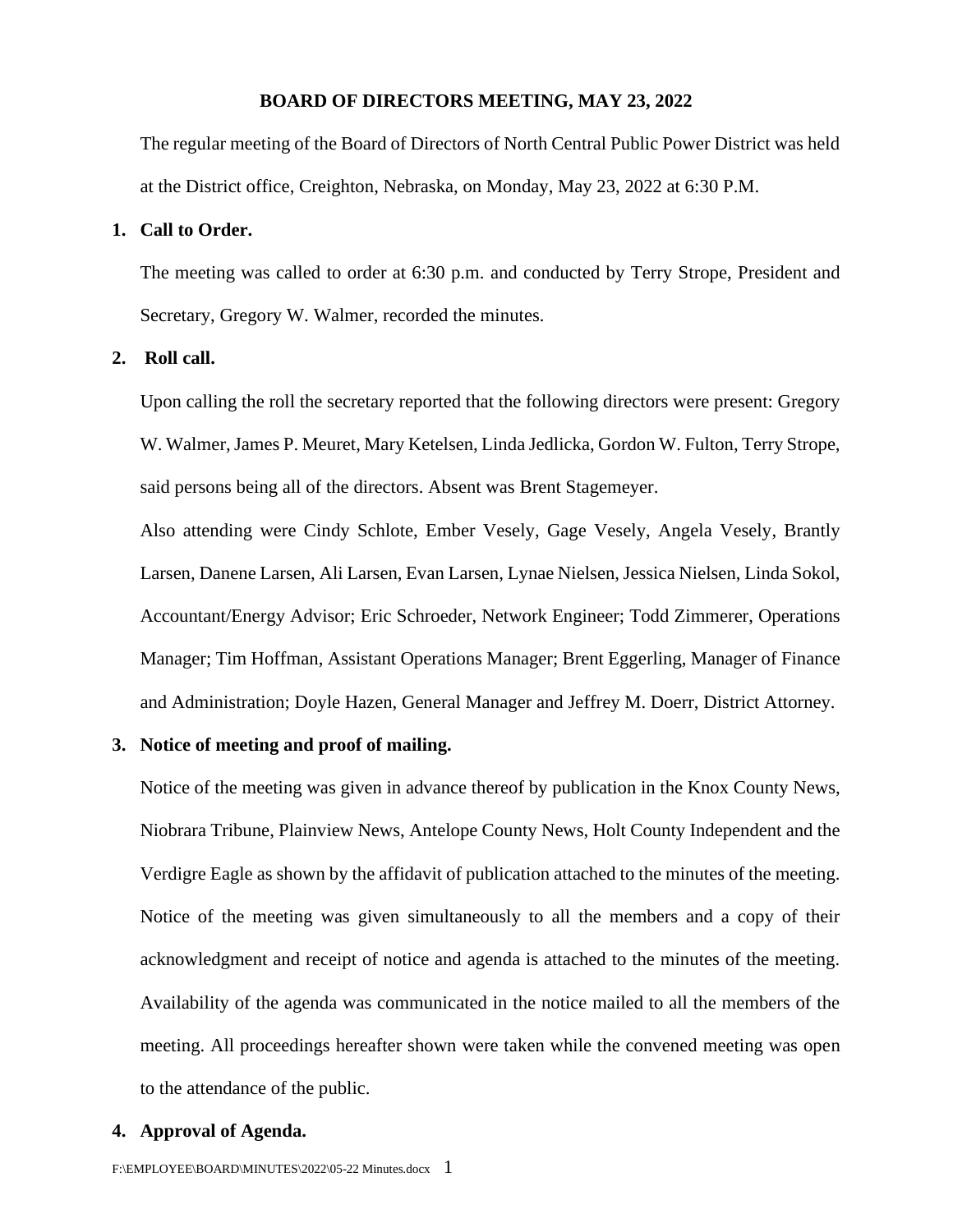On a motion by Mary Ketelsen and seconded by James P. Meuret be it:

RESOLVED THAT the Board of Directors of North Central Public Power District approve the agenda as presented and a copy is to be attached to the minutes of the meeting.

By roll call vote, Brent Stagemeyer, absent; Gregory W. Walmer, yes; Mary Ketelsen, yes;

Gordon W. Fulton, yes; Linda Jedlicka, yes; James P. Meuret, yes; Terry Strope, yes. Motion

carried.

#### **5. Approval of the April 25, 2022 Regular Board meeting minutes.**

On a motion by James P. Meuret and seconded by Mary Ketelsen be it:

RESOLVED THAT the Board of Directors of North Central Public Power District dispense with the reading of the April 25, 2022 regular board meeting minutes and approve the minutes as presented.

By roll call vote, Gordon W. Fulton, yes; James P. Meuret, yes; Brent Stagemeyer, absent;

Linda Jedlicka, yes; Mary Ketelsen, yes; Gregory W. Walmer, yes; Terry Strope, yes. Motion carried.

# **6. Public Comment: Pursuant to Nebraska Statute Section 84-1412, the public is advised**

**that a copy of today's agenda and all reproducible material which will be discussed at** 

**today's meeting is located on the table at the back of the room. Also available on the** 

**west wall of the Board room is a current copy of the Nebraska Open Meetings Act** 

**which is accessible to the public.**

There were no public comments.

#### **7. To recognize 2022 Electric Safety poster contest winners.**

The board of directors recognized the 2022 Electric Safety post contest winners, Ember Vesely, Brantly Larsen, Lynae Nielsen, and Parker Frank for winning the posters contest. Each winner received a prize of \$25.

#### **8. Staff Reports.**

F:\EMPLOYEE\BOARD\MINUTES\2022\05-22 Minutes.docx 2 Brent Eggerling, Manager of Finance and Administration reported on the billing department's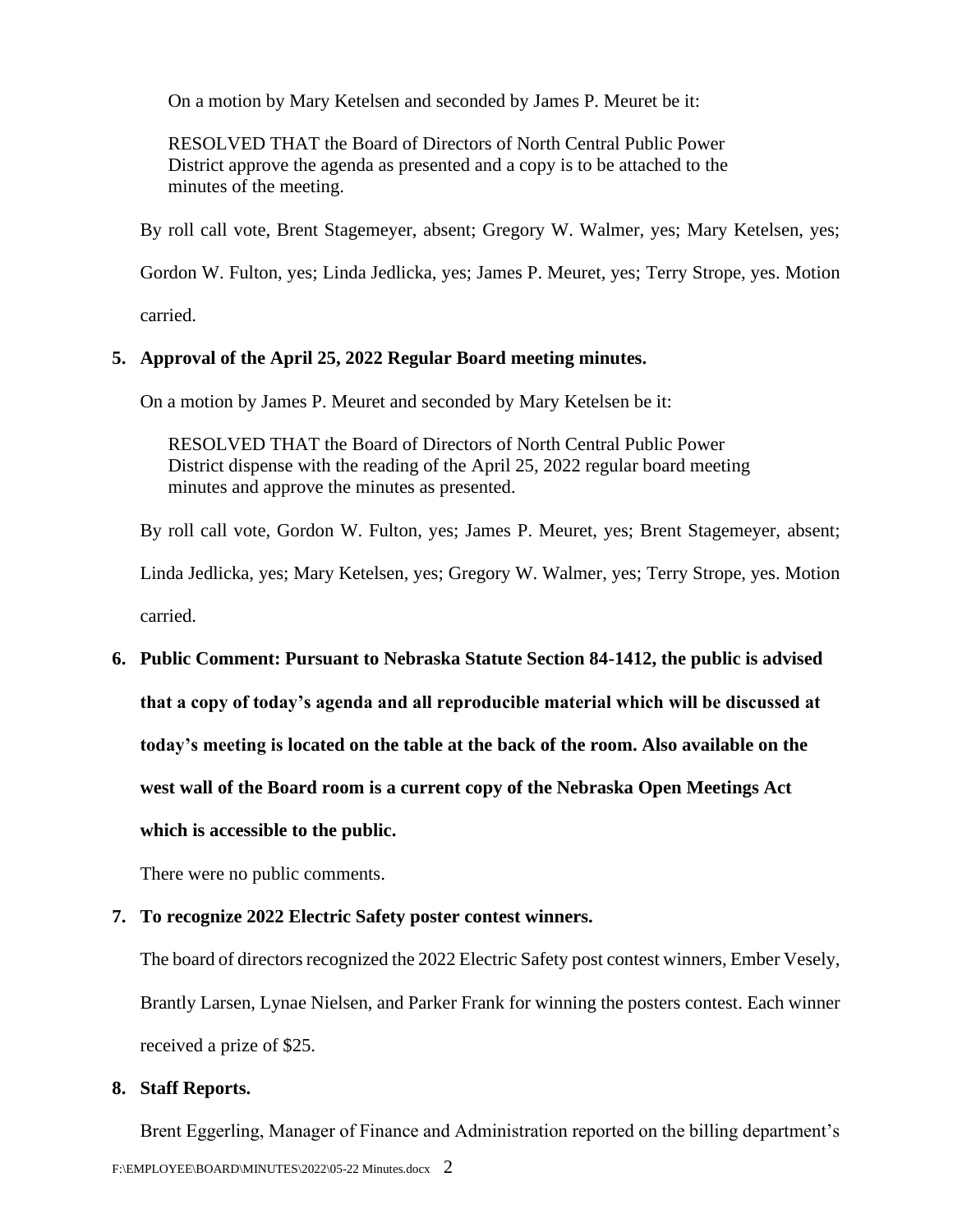monthly operations.

Eric Schroeder, Network Engineer reported on the IT / Network Security department's monthly operations.

Todd Zimmerer, Operations Manager reported on the operation department's monthly operations.

# **9. Safety report (April 4, 2022 Statewide conducted).**

The board of directors reviewed the April 4, 2022, safety report. On a motion by Mary Ketelsen

and seconded by Gregory W. Walmer be it:

RESOLVED THAT the Board of Directors of North Central Public Power District accept the April 4, 2022 safety report as presented and a copy is to be attached to the minutes of the meeting.

By roll call vote, Linda Jedlicka, yes; Gregory W. Walmer, yes; James P. Meuret, yes; Mary

Ketelsen, yes; Brent Stagemeyer, absent; Gordon W. Fulton, yes; Terry Strope, yes. Motion

carried.

# **10. Selection of student(s) to attend 2022 NREA Summer Youth Camp in Halsey.**

On a motion by Gordon W. Fulton and seconded by James P. Meuret be it:

RESOLVED THAT the Board of Directors of North Central Public Power District send all four applicants Jacob Hanvey, Weston Hoffman, Joseph Pavelka, and Carlee Livingston to attend the 2022 NREA Summer Youth Camp in Halsey, NE.

By roll call vote, Gordon W. Fulton, yes; Gregory W. Walmer, yes; Brent Stagemeyer, absent;

Linda Jedlicka, yes; Mary Ketelsen, yes; James P. Meuret, yes; Terry Strope, yes. Motion carried.

# **11. Discussion and possible action to approve the Resolution of the Board of Directors**

# **Authorizing the Amendment and Restatement of the Retirement Security and/or**

# **401(K) Pension Plan for North Central Public Power District REA(s) 28085-001.**

On a motion by James P. Meuret and seconded by Linda Jedlicka be it: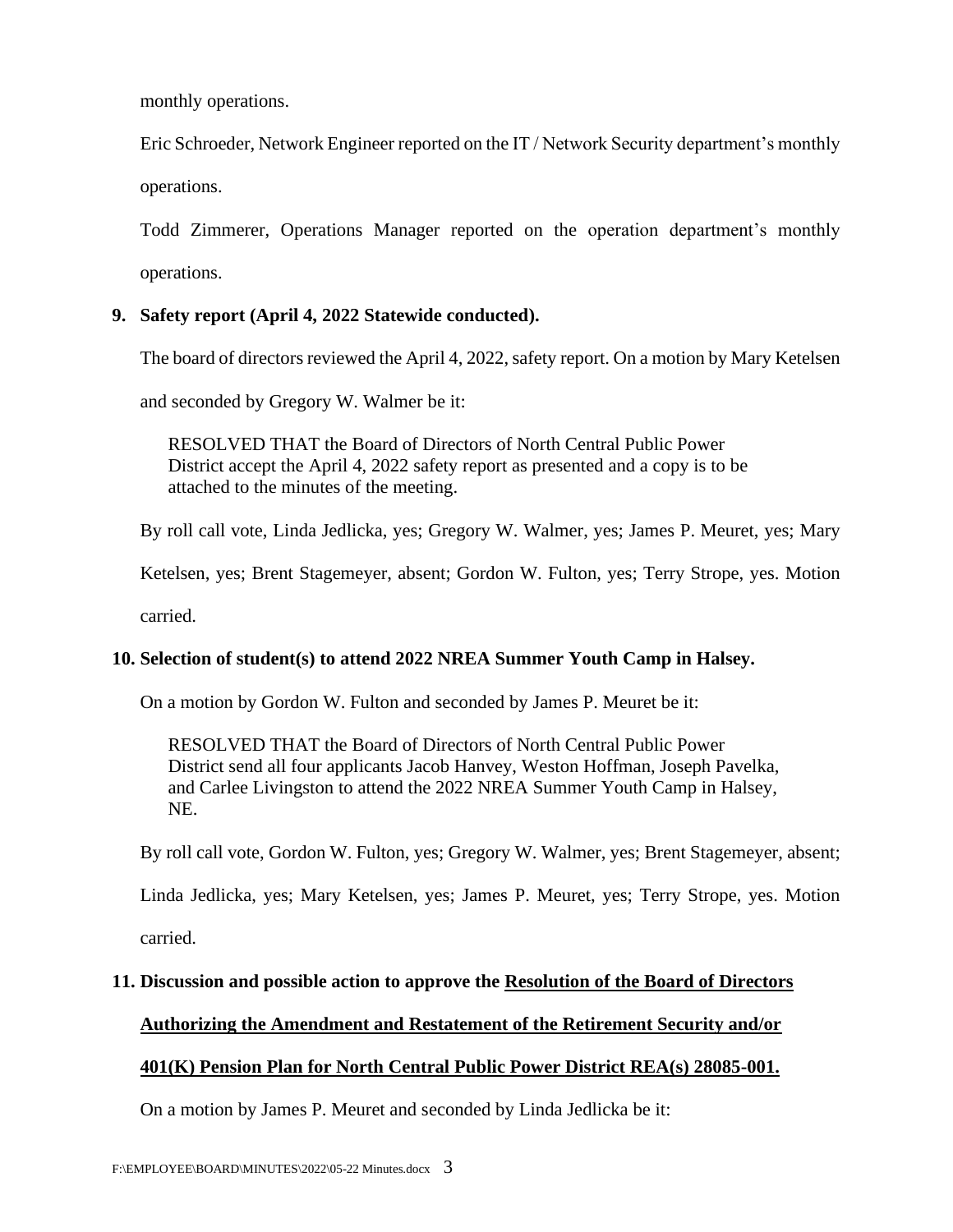RESOLVED THAT the Board of Directors of North Central Public Power District approve the resolution authorizing the Amendment and Restatement of the Retirement Security and/or 401(K) Pension Plan for North Central Public Power District REA(s) 28085-001 as presented and a copy be attached to the minutes of the meeting.

By roll call vote, Brent Stagemeyer, absent; Mary Ketelsen, yes; Linda Jedlicka, yes; Gordon

W. Fulton, yes; Gregory W. Walmer, yes; James P. Meuret, yes; Terry Strope, yes. Motion

carried.

# **12. Discussion and possible action to approve the Resolution of the Board of Directors**

### **Authorizing the Amendment and Restatement of the Retirement Security and/or**

### **401(K) Pension Plan for North Central Public Power District REA(s) 28085-003.**

On a motion by James P. Meuret and seconded by Mary Ketelsen be it:

RESOLVED THAT the Board of Directors of North Central Public Power District approve the resolution authorizing the Amendment and Restatement of the Retirement Security and/or 401(K) Pension Plan for North Central Public Power District REA(s) 28085-003 as presented and a copy be attached to the minutes of the meeting.

By roll call vote, Gregory W. Walmer, yes; James P. Meuret, yes; Brent Stagemeyer, absent;

Linda Jedlicka, yes; Gordon W. Fulton, yes; Mary Ketelsen, yes; Terry Strope, yes. Motion

carried.

# **13. Manager's report including meetings attended, upcoming meetings, new business and**

#### **old business.**

Meetings attended:

A list of the meetings attended is on the Manager's Report attached to the minutes of the

meeting.

Upcoming Meetings:

The upcoming meetings are listed on the attached Manager's report.

New Business:

1. May 12 Storm.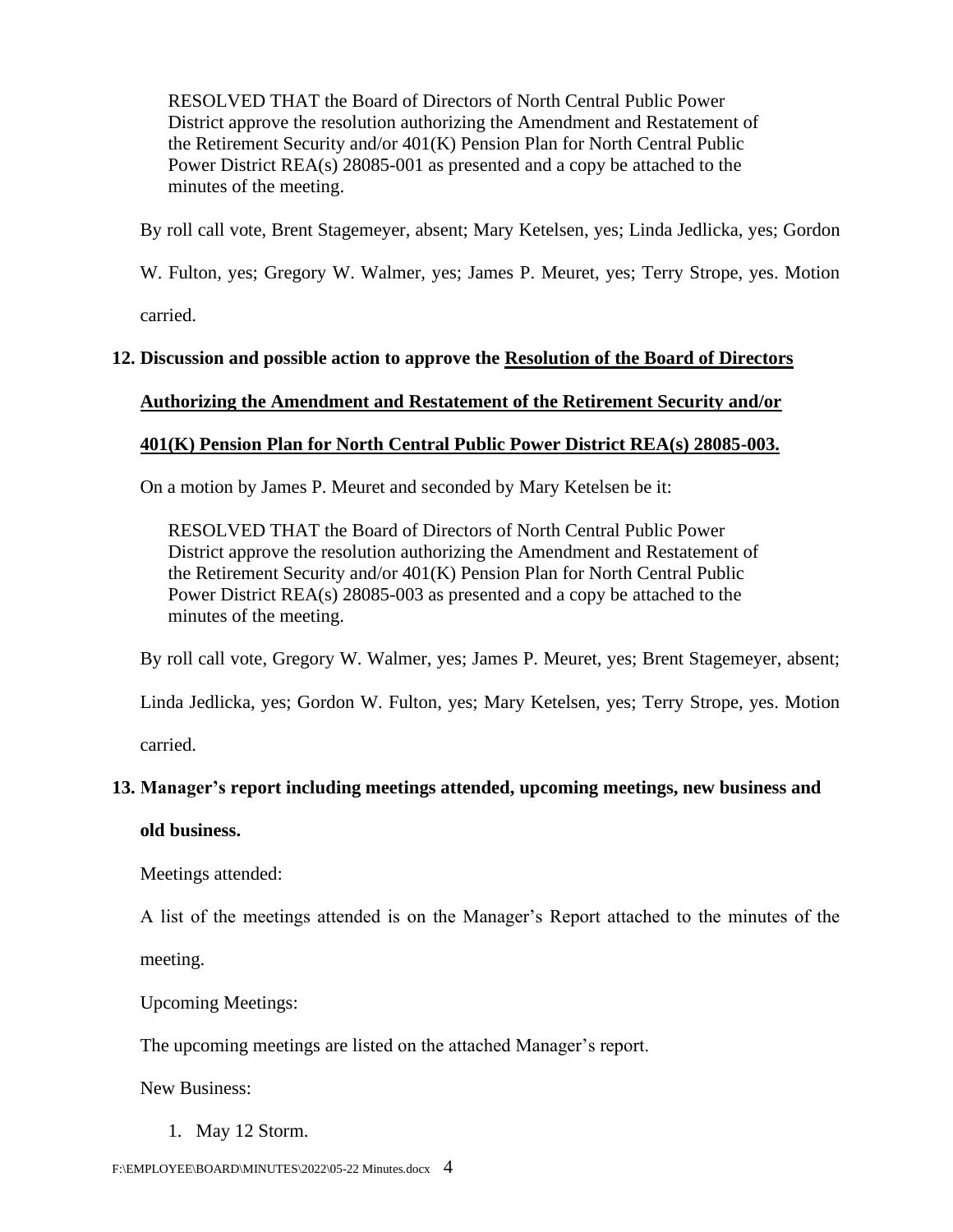Old Business:

1. None

# **14. Discussion and approval of the April 2022 financials – Manager of Finance and**

#### **Administration.**

Manager of Finance and Administration, Brent Eggerling reviewed the April 2022 financials.

On a motion by Gregory W. Walmer and seconded by Gordon W. Fulton be it:

RESOLVED THAT the Board of Directors of North Central Public Power District approve the April 2022 financials as presented and a copy be attached to the minutes of the meeting.

By roll call vote, Mary Ketelsen, yes; Gordon W. Fulton, yes; Linda Jedlicka, yes; James P.

Meuret, yes; Brent Stagemeyer, absent; Gregory W. Walmer, yes; Terry Strope, yes. Motion

carried.

# **15. Discussion and approval of expenditures covering all monetary encumbrances of the**

### **District for the month of April 2022.**

On a motion by Gordon W. Fulton and seconded by Linda Jedlicka be it:

RESOLVED THAT the Board of Directors of North Central Public Power District approve the expenditures for the month of April 2022 as presented and a copy be attached to the minutes of the meeting.

By roll call vote, Gregory W. Walmer, yes; Mary Ketelsen, yes; Brent Stagemeyer, absent;

James P. Meuret, yes; Gordon W. Fulton, yes; Linda Jedlicka, yes; Terry Strope, yes. Motion

carried.

#### **16. Discussion and approval to set the date and time for the June 2022 Regular Board**

# **meeting (the last Monday in June is the 27th).**

On a motion by Gregory W. Walmer and seconded by Linda Jedlicka be it:

RESOLVED THAT the Board of Directors of North Central Public Power District set the next Regular board meeting for June 27, 2022 at 6:30 p.m. at the District office.

By roll call vote, James P. Meuret, yes; Linda Jedlicka, yes; Brent Stagemeyer, absent; Gordon